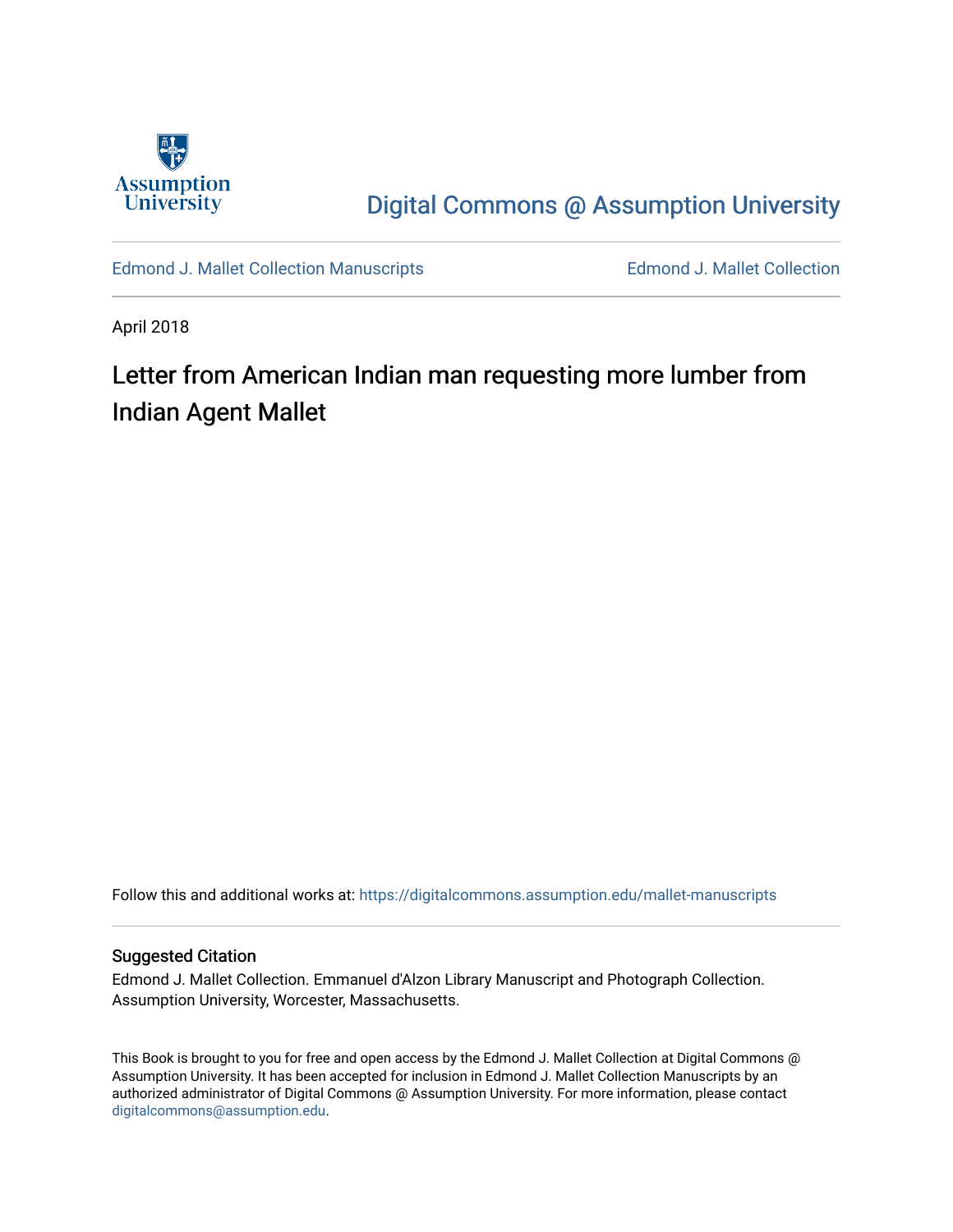# Letter from American Indian man requesting more lumber from Indian Agent Mallet

### About

Native American Reservations, Government Relations with Native Americans

## **Transcription**

Mr. Mallet Our Beloved Agent Tulalip Res-W.T.

#### Dear Sir

I send this petition to get some more of that lumber We want tow hundred feet more, We want that much more to finish our work, please sir let him have that much and we will oblige you

Yours Respectffuly S. Charley Fuller

Identified Persons Major Edmond Mallet; S. Charley [Fuller]

## Identified Places

Tulalip Indian School; Tulalip Mission; Washington Territory

# Recipient

Major Edmond Mallet

## Author

S. Charley [Fuller]